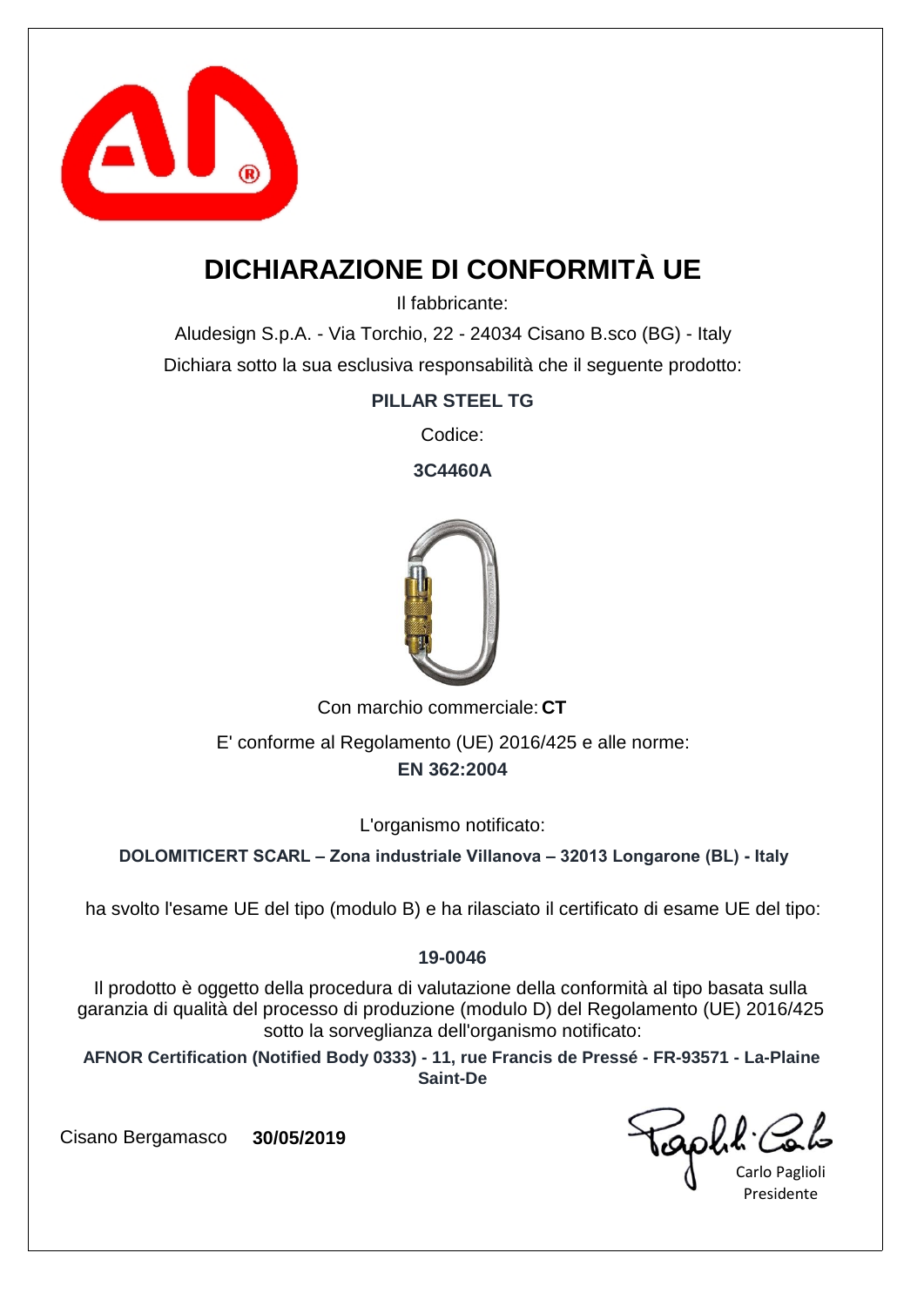

## **DÉCLARATION UE DE CONFORMITÉ**

Le fabricant :

Aludesign S.p.A. - Via Torchio, 22 - 24034 Cisano B.sco (BG) - Italy Déclare sous sa seule responsabilité que le produit suivant:

**PILLAR STEEL TG**

Référence :

**3C4460A**



Avec le marque commerciale : CT

**EN 362:2004** Est conforme aux Règlement (UE) 2016/425 et aux normes :

L'organisme notifié :

**DOLOMITICERT SCARL – Zona industriale Villanova – 32013 Longarone (BL) - Italy**

a effectué l'examen UE de type (module B) et a délivré l'attestation d'examen UE de type :

### **19-0046**

Le produit est soumis à la procédure d'évaluation de la conformité au type basée sur l'assurance de la qualité du processus de production (module D) du Règlement (UE) 2016/425 sous la supervision de l'organisme notifié :

**AFNOR Certification (Notified Body 0333) - 11, rue Francis de Pressé - FR-93571 - La-Plaine Saint-De**

capha.

Carlo Paglioli Président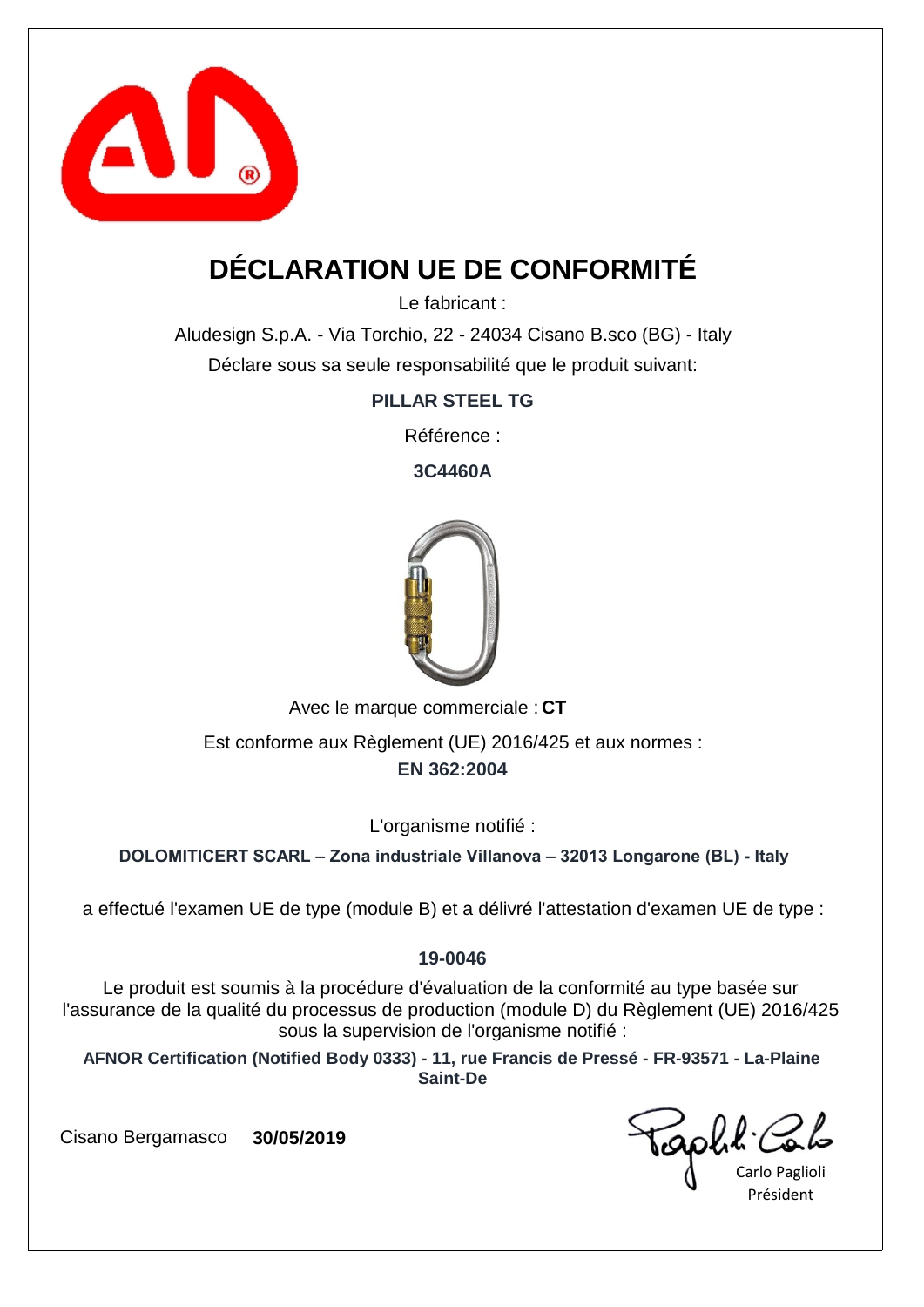

## **EU DECLARATION OF CONFORMITY**

The manufacturer:

Aludesign S.p.A. - Via Torchio, 22 - 24034 Cisano B.sco (BG) - Italy Declares under its sole responsibility that the following product:

### **PILLAR STEEL TG**

Code:

**3C4460A**



With the trade mark: CT

**EN 362:2004** Complies with the Regulation (EU) 2016/425 and with the standards:

The notified body:

**DOLOMITICERT SCARL – Zona industriale Villanova – 32013 Longarone (BL) - Italy**

carried out the EU type examination (module B) and issued the EU type examination certificate:

### **19-0046**

The product is subject to the conformity assessment procedure based on the quality assurance of the production process (module D) of Regulation (EU) 2016/425 under the supervision of the notified body:

**AFNOR Certification (Notified Body 0333) - 11, rue Francis de Pressé - FR-93571 - La-Plaine Saint-De**

Carlo Paglioli President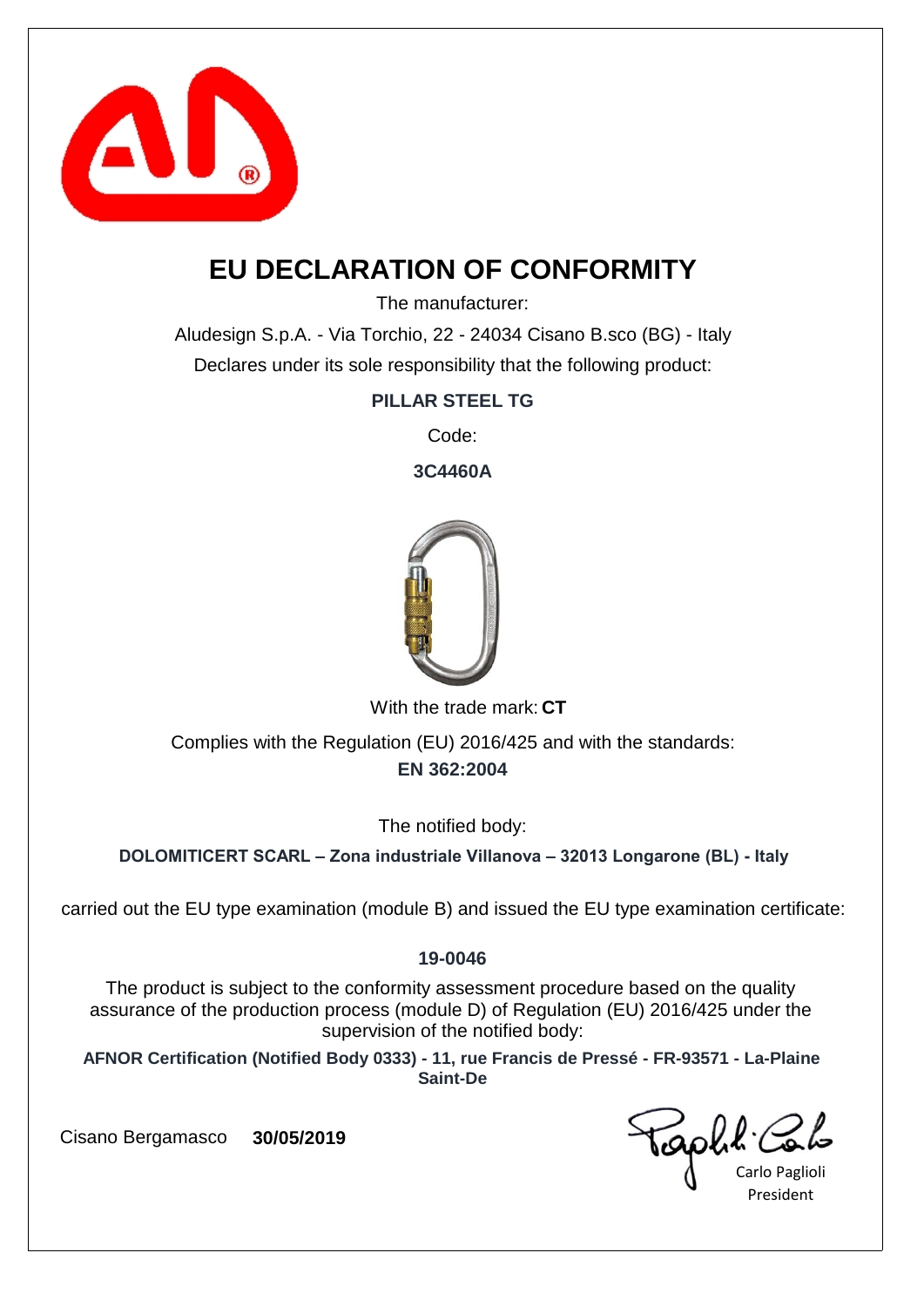

# **EU-KONFORMITÄTSERKLÄRUNG**

Der Hersteller:

Aludesign S.p.A. - Via Torchio, 22 - 24034 Cisano B.sco (BG) - Italy Erklärt in alleiniger Verantwortung, dass folgendes Produkt:

**PILLAR STEEL TG**

Referenz:

**3C4460A**



Mit der Handelsmarke: CT

**EN 362:2004** entspricht der Verordnung (EU) 2016/425 und den Standards:

Die benannte Stelle:

**DOLOMITICERT SCARL – Zona industriale Villanova – 32013 Longarone (BL) - Italy**

hat die EU-Baumusterprüfung (Modul B) durchgeführt und hat die EU-Baumusterprüfbescheinigung ausgestellt:

#### **19-0046**

Das Produkt wird dem Bewertungsverfahren hinsichtlich der Konformität mit dem Baumuster auf der Grundlage einer Qualitätssicherung bezogen auf den Produktionsprozess der Verordnung (UE) 2016/425 (Modul D) unter der Aufsicht der benannten Stelle:

**AFNOR Certification (Notified Body 0333) - 11, rue Francis de Pressé - FR-93571 - La-Plaine Saint-De**

capha.

Carlo Paglioli Präsident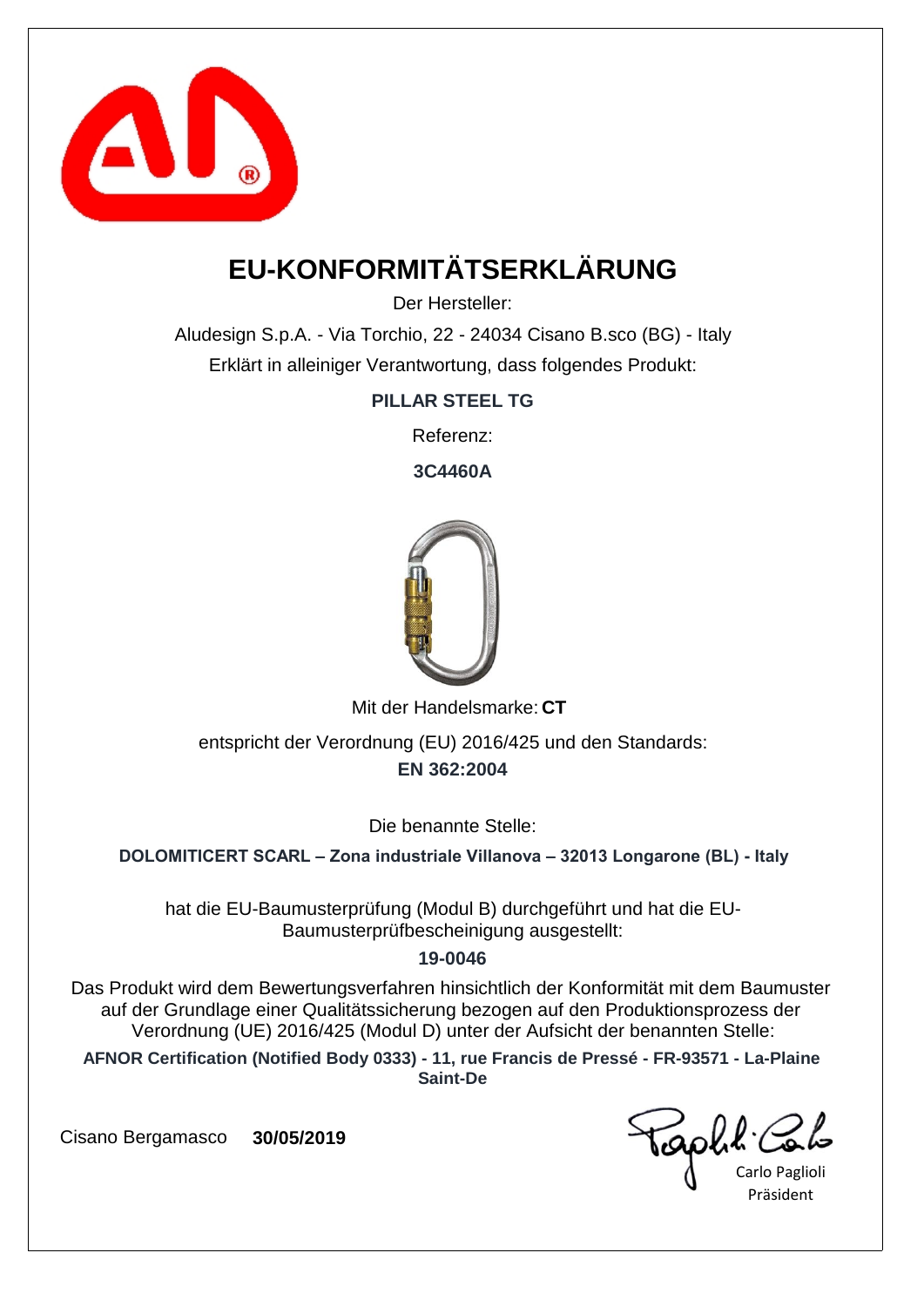

## **DECLARACIÓN DE CONFORMIDAD UE**

El fabricante:

Aludesign S.p.A. - Via Torchio, 22 - 24034 Cisano B.sco (BG) - Italy Declara bajo su exclusiva responsabilidad que el siguiente producto

**PILLAR STEEL TG**

Código:

**3C4460A**



Con marca comercial: CT

**EN 362:2004** Cumple con el Reglamento (UE) 2016/425 y las normas:

El organismo notificado:

**DOLOMITICERT SCARL – Zona industriale Villanova – 32013 Longarone (BL) - Italy**

Realizó el examen de tipo UE (módulo B) y emitió el certificado de examen de tipo UE:

### **19-0046**

El producto está sujeto al procedimiento de evaluación de conformidad basado en la garantía de calidad del proceso de producción (módulo D) del Reglamento (UE) 2016/425 bajo la supervisión del organismo notificado:

**AFNOR Certification (Notified Body 0333) - 11, rue Francis de Pressé - FR-93571 - La-Plaine Saint-De**

capha.

Carlo Paglioli Presidente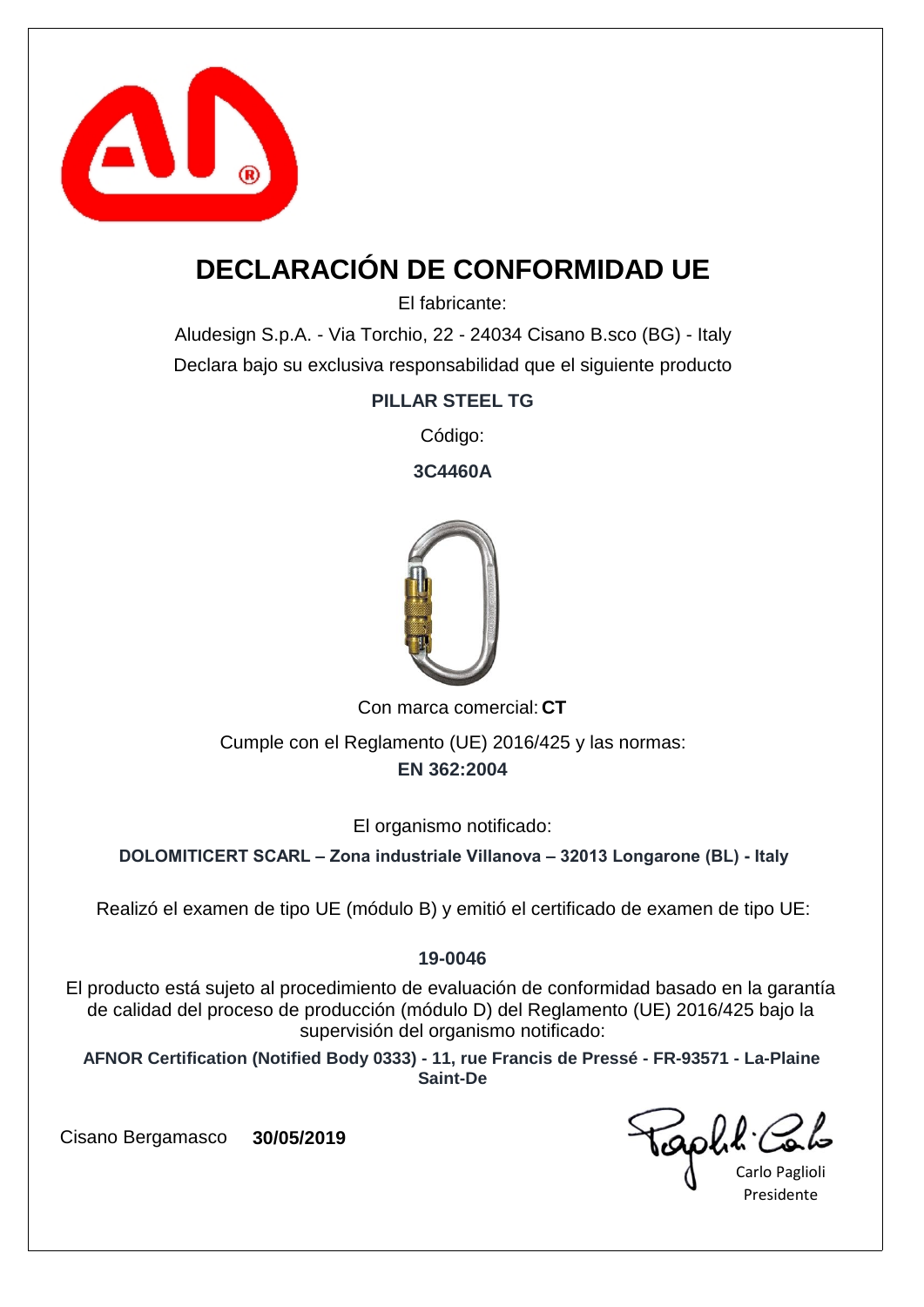

## **ЕС ДЕКЛАРАЦИЯ ЗА СЪОТВЕТСТВИЕ**

Производителят:

AludesignS.p.A.-ViaTorchio,22-24034CisanoB.sco(BG)–Italy декларира на своя изключителна отговорност, че следният продукт:

### **PILLAR STEEL TG**

Код:

**3C4460A**



**CT** с търговска марка:

**EN 362:2004** съответства на изискванията на Регламент (ЕС) 2016/425 и на следните стандарти:

Нотифицираният орган:

**DOLOMITICERT SCARL – Zona industriale Villanova – 32013 Longarone (BL) - Italy**

е провел ЕС изследване на типа (модулB)и е издал сертификат за ЕС изследване на типа:

#### **19-0046**

Продуктът е предмет на процедура за оценка на съответствие на типа, базирана на гаранцията за качество на производствения процес (модулD) на Регламент (ЕС) 2016/425 под надзора на следния нотифициран орган:

**AFNOR Certification (Notified Body 0333) - 11, rue Francis de Pressé - FR-93571 - La-Plaine Saint-De**

EQOLL Colo

Председател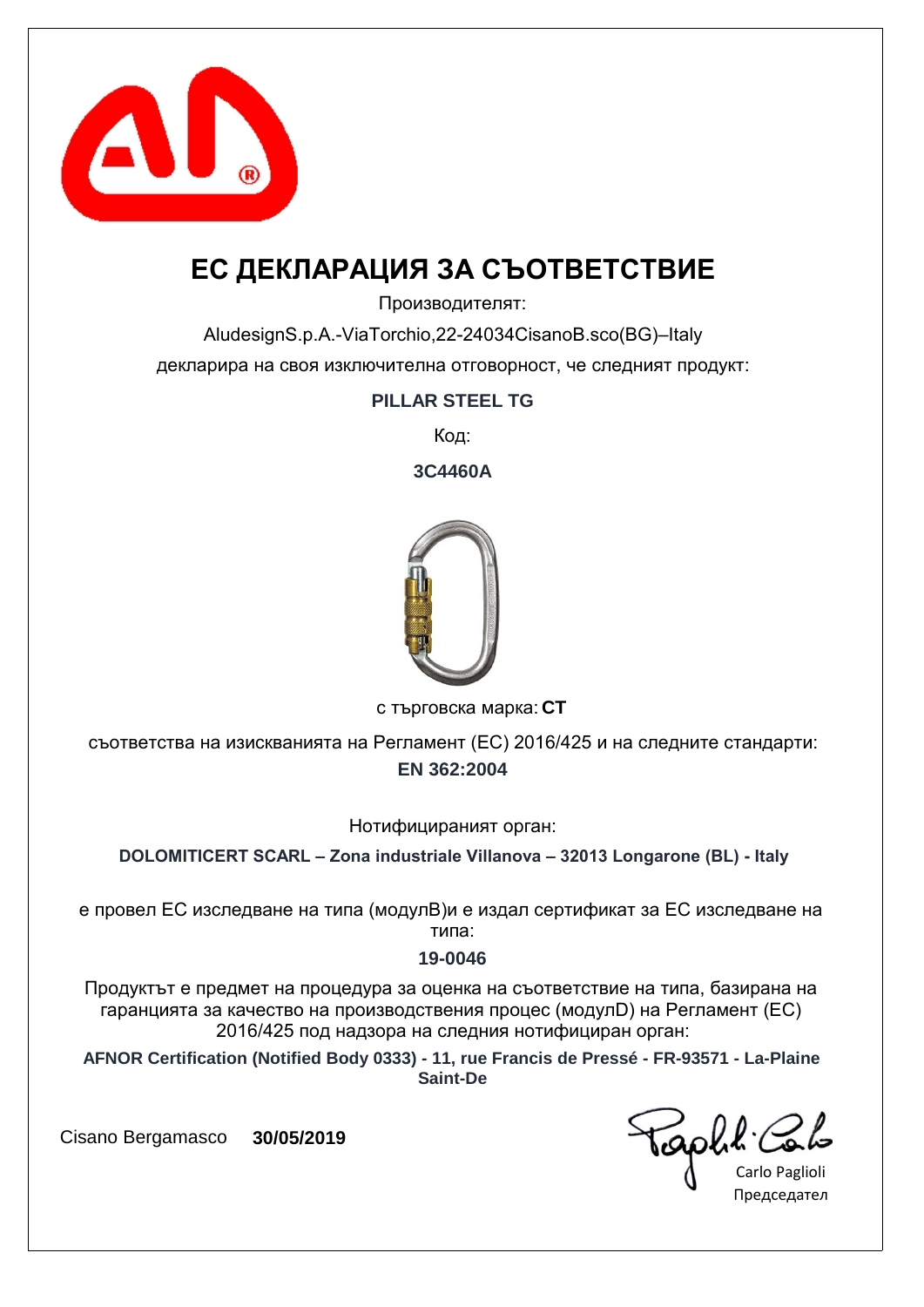

## **EU IZJAVA O SUKLADNOSTI**

Proizvođač:

Aludesign S.p.A. - ViaTorchio, 22 - 24034 CisanoB.sco(BG)- Italija izjavljuje pod punom odgovornošću da je sljedeći proizvod:

**PILLAR STEEL TG**

oznaka:

**3C4460A**



robni žig: CT

**EN 362:2004** usklađen s uredbom (EU) 2016/425 i s normama:

Prijavljeno tijelo:

**DOLOMITICERT SCARL – Zona industriale Villanova – 32013 Longarone (BL) - Italy**

provelo je EU istraživanje tipa (modul B) i izdalo potvrdu o tipnom ispitivanju:

### **19-0046**

Proizvod je predmet procesa vrednovanja tipske sukladnosti temeljenog na osiguranju kvalitete proizvodnog procesa (modul D) prema uredbi EU 2016/425 pod nadzorom pri-javljenog tijela:

**AFNOR Certification (Notified Body 0333) - 11, rue Francis de Pressé - FR-93571 - La-Plaine Saint-De**

Carlo Paglioli Predsjednik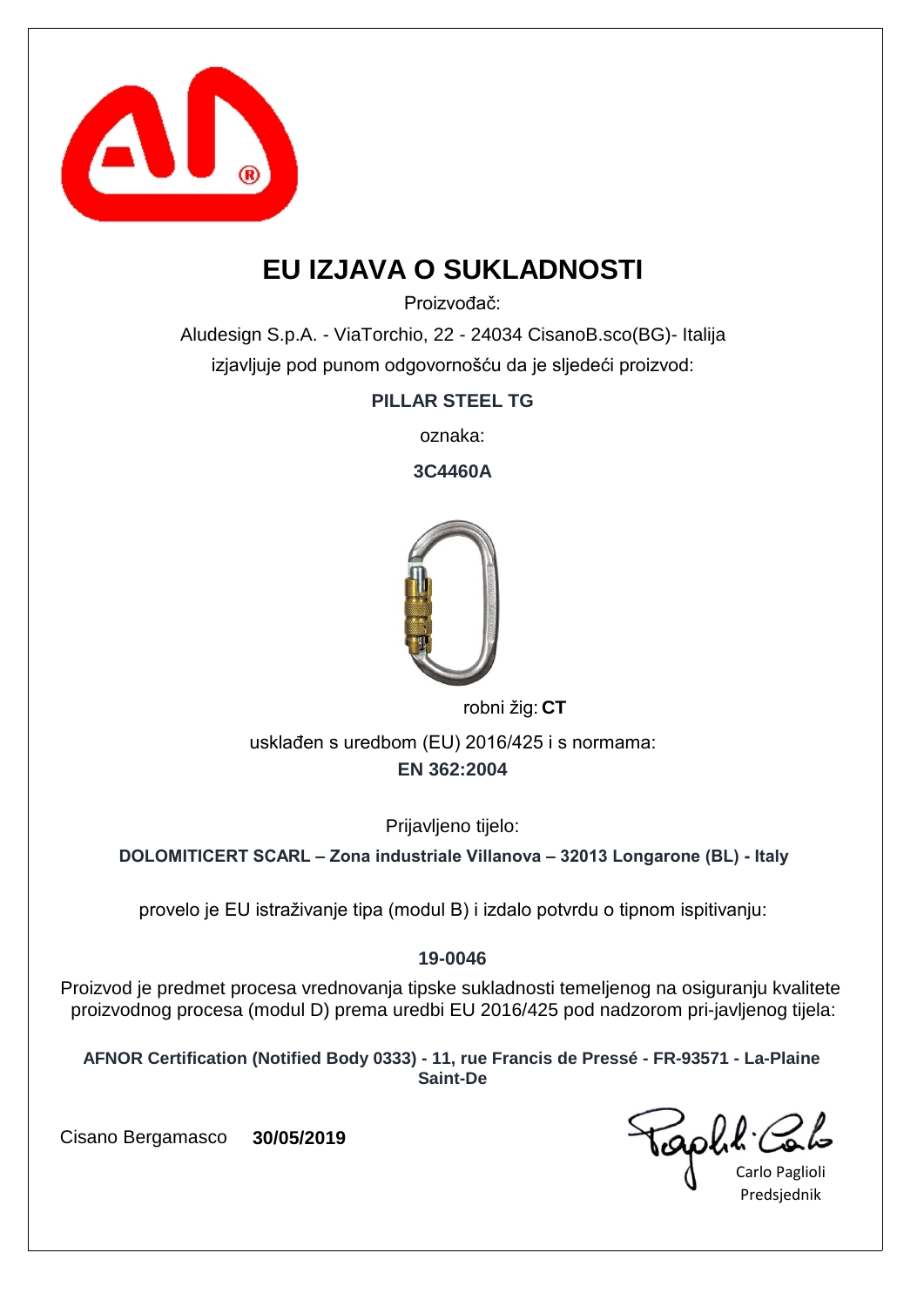

### **EU-KONFORMITETSERKLÆRING**

Fabrikanten:

Aludesign S.p.A. - Via Torchio, 22 - 24034 Cisano B.sco (BG) - Italien erklærer nedenfor eneansvar for at det følgende produkt:

**PILLAR STEEL TG**

Kode:

**3C4460A**



Med varemærke: CT

**EN 362:2004** stemmer overens med Forordning 2016/425 (EU) og standarderne:

Det bemyndigede organ:

**DOLOMITICERT SCARL – Zona industriale Villanova – 32013 Longarone (BL) - Italy**

har udført EU-undersøgelsen af typen (modul B) og har udstedt EU-undersøgelsescertifikat af typen:

### **19-0046**

Produktet er underlagt evalueringsproceduren for konformitet via typen, der er baseret på en kvalitetsgaranti af produktionsprocessen (modul D) i Forordning 2016/425 (EU) under overvågning af det bemyndigede organ:

**AFNOR Certification (Notified Body 0333) - 11, rue Francis de Pressé - FR-93571 - La-Plaine Saint-De**

capha.c

Carlo Paglioli Adm. Direktør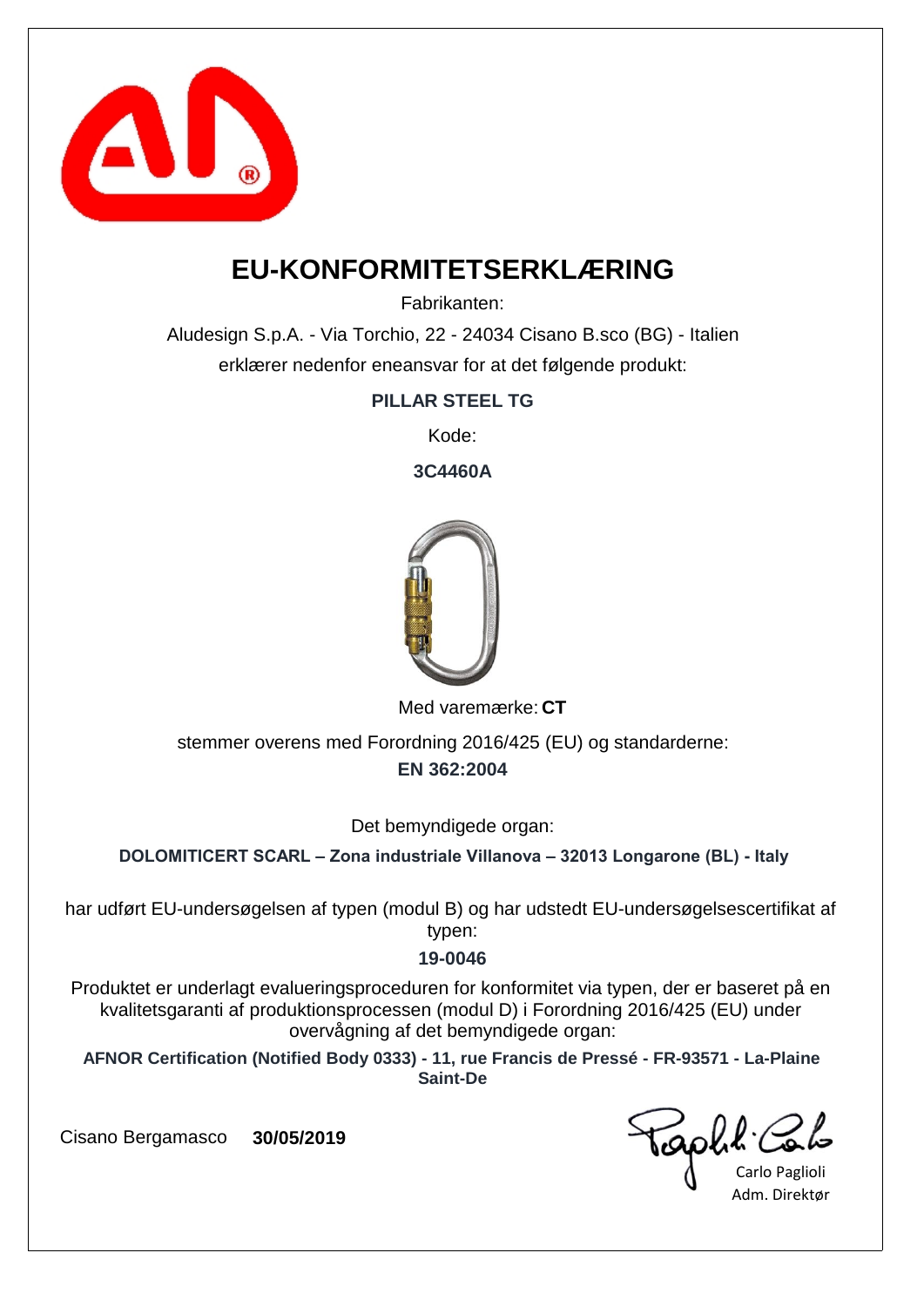

### **EU-VAATIMUSTENMUKAISUUSVAKUUTUS**

Valmistaja:

Aludesign S.p.A. - Via Torchio, 22 - 24034 Cisano B.sco (BG) – Italia Julistaa alla yksinoikeudellisella vastuullaan, että seuraava tuote:

**PILLAR STEEL TG**

Koodi:

**3C4460A**



**CT** Tavaramerkillä:

**EN 362:2004** Noudattaa asetusta (UE) 2016/425 ja standardeja:

Laitos, jolle on tiedotettu:

**DOLOMITICERT SCARL – Zona industriale Villanova – 32013 Longarone (BL) - Italy**

On suorittanut EU:n kokeen tyyppiä (moduuli B) ja on myöntänyt EU-kokeen sertifikaatin tyyppiä:

### **19-0046**

Tuotteeseen kohdistuu tyypin vaatimustenmukaisuuden arviointimenetelmä, joka perustuu valmistusprosessin (moduuli D) laatutakuuseen asetuksen (UE) 2016/425 mukaisesti informoidun laitoksen alaisena:

**AFNOR Certification (Notified Body 0333) - 11, rue Francis de Pressé - FR-93571 - La-Plaine Saint-De**

capha.

Carlo Paglioli Puheenjohtaja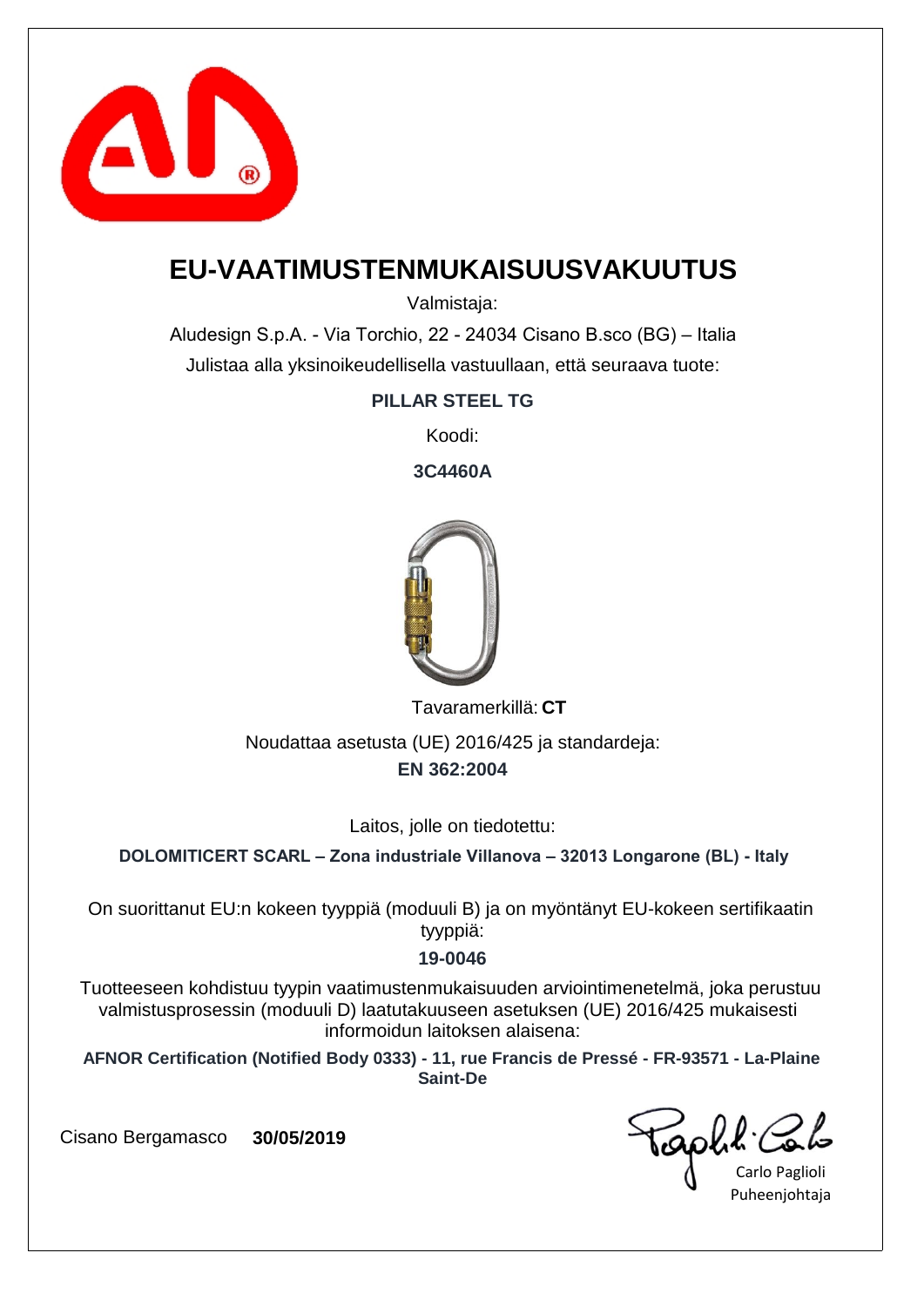

# **DEARBHÚ AR LEASÚ AN AE**

An monaróir:

Aludesign S.p.A. - Via Torchio, 22 - 24034 Cisano B.sco (BG) – Italy Dearbhaíonn an Iodáil faoina fhreagracht amháin gurb é an táirge seo a leanas:

**PILLAR STEEL TG**

Cód:

**3C4460A**



Le trádmharc: CT

**EN 362:2004** Comhlíonann sé Rialachán (AE) 2016/425 agus na caighdeáin:

An comhlacht dá dtugtar fógra:

**DOLOMITICERT SCARL – Zona industriale Villanova – 32013 Longarone (BL) - Italy**

rinne scrúdú cineál AE (modúl B) agus d'eisigh sé deimhniú scrúduithe cineál an AE:

### **19-0046**

Tá an táirge faoi réir an nós imeachta um measúnú comhréireachta bunaithe ar dhearbhú cáilíochta an phróisis táirgthe (modúl D) de Rialachán (AE) 2016/425 faoi mhaoirseacht an chomhlachta dá dtugtar fógra:

**AFNOR Certification (Notified Body 0333) - 11, rue Francis de Pressé - FR-93571 - La-Plaine Saint-De**

iaphl'

Carlo Paglioli Uachtarán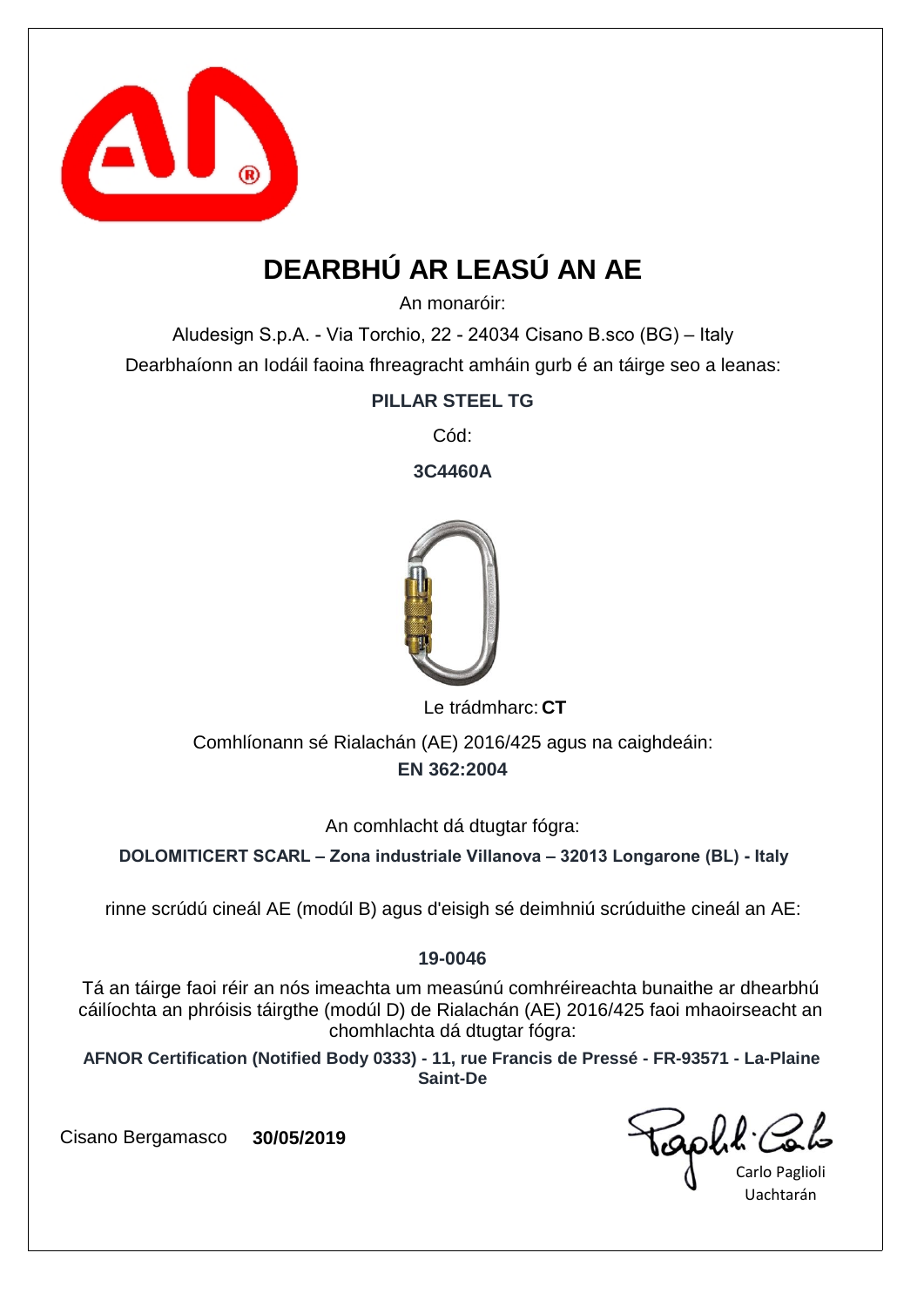

## **DIKJARAZZJONI TAL-KONFORMITÀ TAL-UE**

Il-manifattur

Aludesign S.p.A. - Via Torchio, 22 - 24034 Cisano B.sco (BG) - Italja Jiddikjara taħt ir-responsabbilta esklussiva tiegħu li l-prodott li ġej:

**PILLAR STEEL TG**

Kodići:

**3C4460A**



Bit-trademark: CT

**EN 362:2004** Huwa konformi mar-Regolament (UE) 2016/425 u mar-regoli:

Il-kumpanija notifikata:

**DOLOMITICERT SCARL – Zona industriale Villanova – 32013 Longarone (BL) - Italy**

għamlet l-eżami tat-tip tal-UE (modulu B) u ħarġet iċ-ċertifikat tal-eżami tat-tip tal-UE:

### **19-0046**

Il-prodott huwa suġġett għall-proċedura tal-evalwazzjoni tal-konformità bbażata fuq il-garanzija tal-kwalità tal-proċess ta' produzzjoni (modulu D) tar-Regolament (UE) 2016/425 taħt is-sorveljanza tal-kumpanija notifikata:

**AFNOR Certification (Notified Body 0333) - 11, rue Francis de Pressé - FR-93571 - La-Plaine Saint-De**

raphit.

Carlo Paglioli President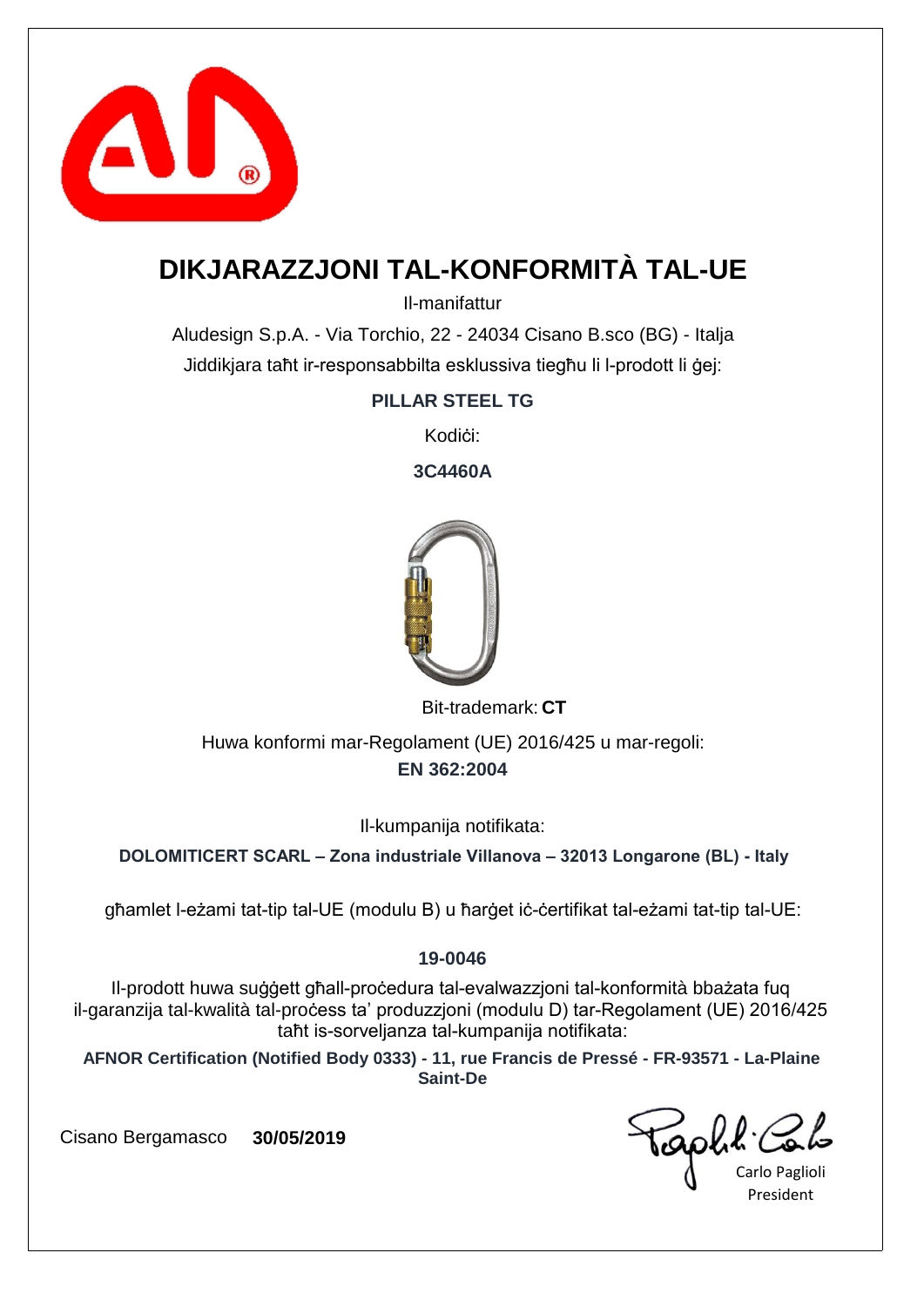

### **ΔΗΛΩΣΗ ΣΥΜΜΟΡΦΩΣΗΣ ΕΕ**

Ο κατασκευαστής:

Aludesign S.p.A. - Via Torchio, 22 - 24034 Cisano B.sco (BG) - Ιταλία Δηλώνει με δική του ευθύνη ότι το προϊόν

**PILLAR STEEL TG**

Κωδικός:

**3C4460A**



**CT** Με εμπορικό σήμα:

**EN 362:2004** Συμμορφώνεται με τον κανονισμό (ΕΕ) 2016/425 και τα πρότυπα:

Ο κοινοποιημένος οργανισμός:

**DOLOMITICERT SCARL – Zona industriale Villanova – 32013 Longarone (BL) - Italy**

διενήργησε την εξέταση τύπου ΕΕ (ενότητα Β) και εξέδωσε τη βεβαίωση εξέτασης ΕΕ του τύπου:

#### **19-0046**

Το προϊόν υπόκειται στη διαδικασία αξιολόγησης της συμμόρφωσης με βάση τη διασφάλιση ποιότητας της παραγωγικής διαδικασίας (ενότητα Δ) του κανονισμού (ΕΕ) 2016/425 υπό την εποπτεία του κοινοποιημένου οργανισμού: Πιστοποίηση

**AFNOR Certification (Notified Body 0333) - 11, rue Francis de Pressé - FR-93571 - La-Plaine Saint-De**

Carlo Paglioli Πρόεδρος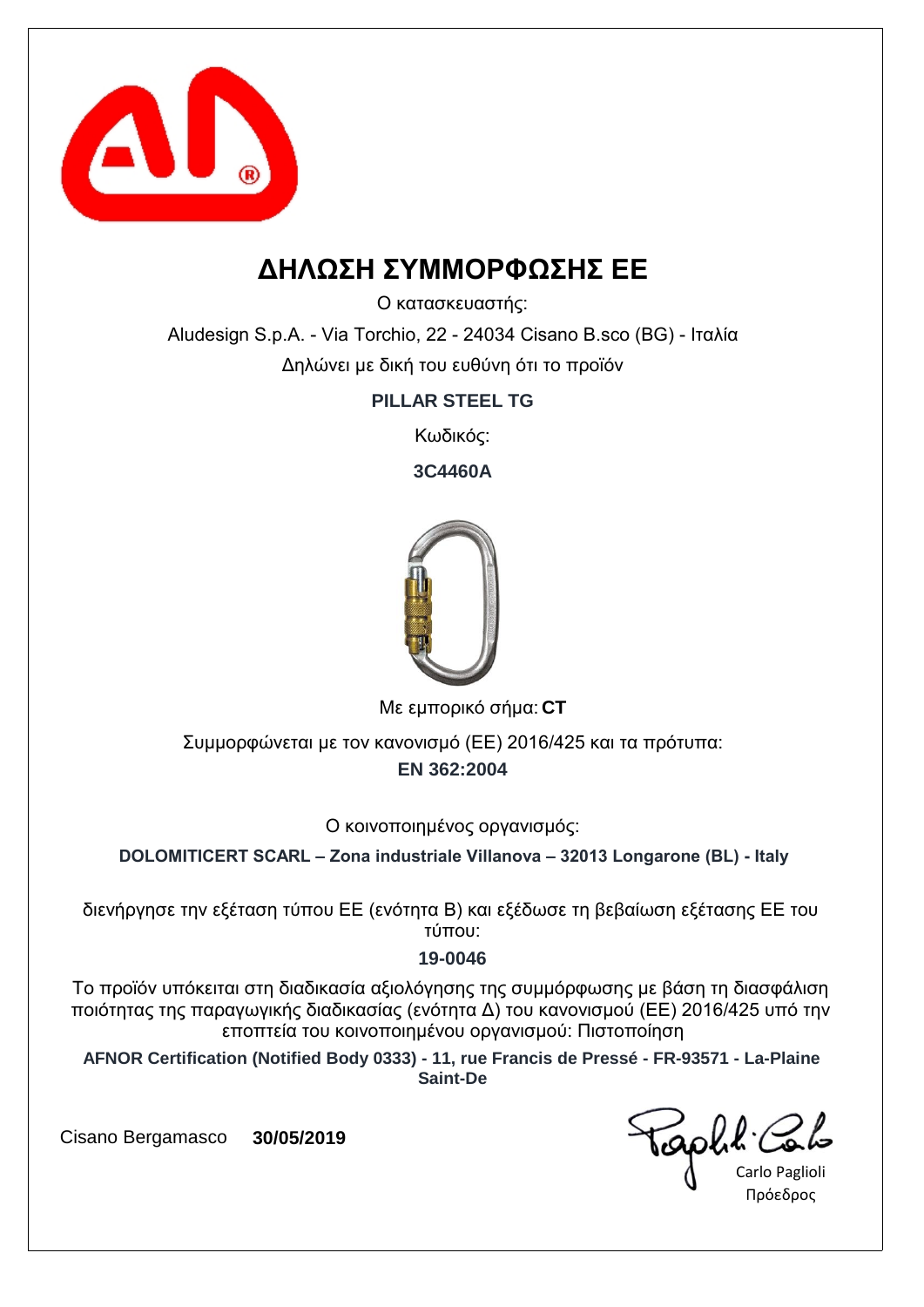

## **DEKLARACJA ZGODNOŚCI UE**

Producent:

Aludesign S.p.A. - Via Torchio, 22 - 24034 Cisano B.sco (BG) - Italy oświadcza na swoją wyłączną odpowiedzialność, że poniższy produkt:

**PILLAR STEEL TG**

Kod:

**3C4460A**



Znak towarowy: CT

**EN 362:2004** Jest zgodny z rozporządzeniem (UE) 2016/425 i normami:

Jednostka notyfikowana

**DOLOMITICERT SCARL – Zona industriale Villanova – 32013 Longarone (BL) - Italy**

przeprowadziła badanie typu UE (moduł B) i wydała certyfikat badania UE typu:

### **19-0046**

Produkt jest przedmiotem oceny zgodności z typem, w oparciu o zapewnienie jakości procesu produkcji (moduł D) Rozporządzenia (UE) 2016/425 pod nadzorem jednostki notyfikowanej:

**AFNOR Certification (Notified Body 0333) - 11, rue Francis de Pressé - FR-93571 - La-Plaine Saint-De**

Carlo Paglioli Prezes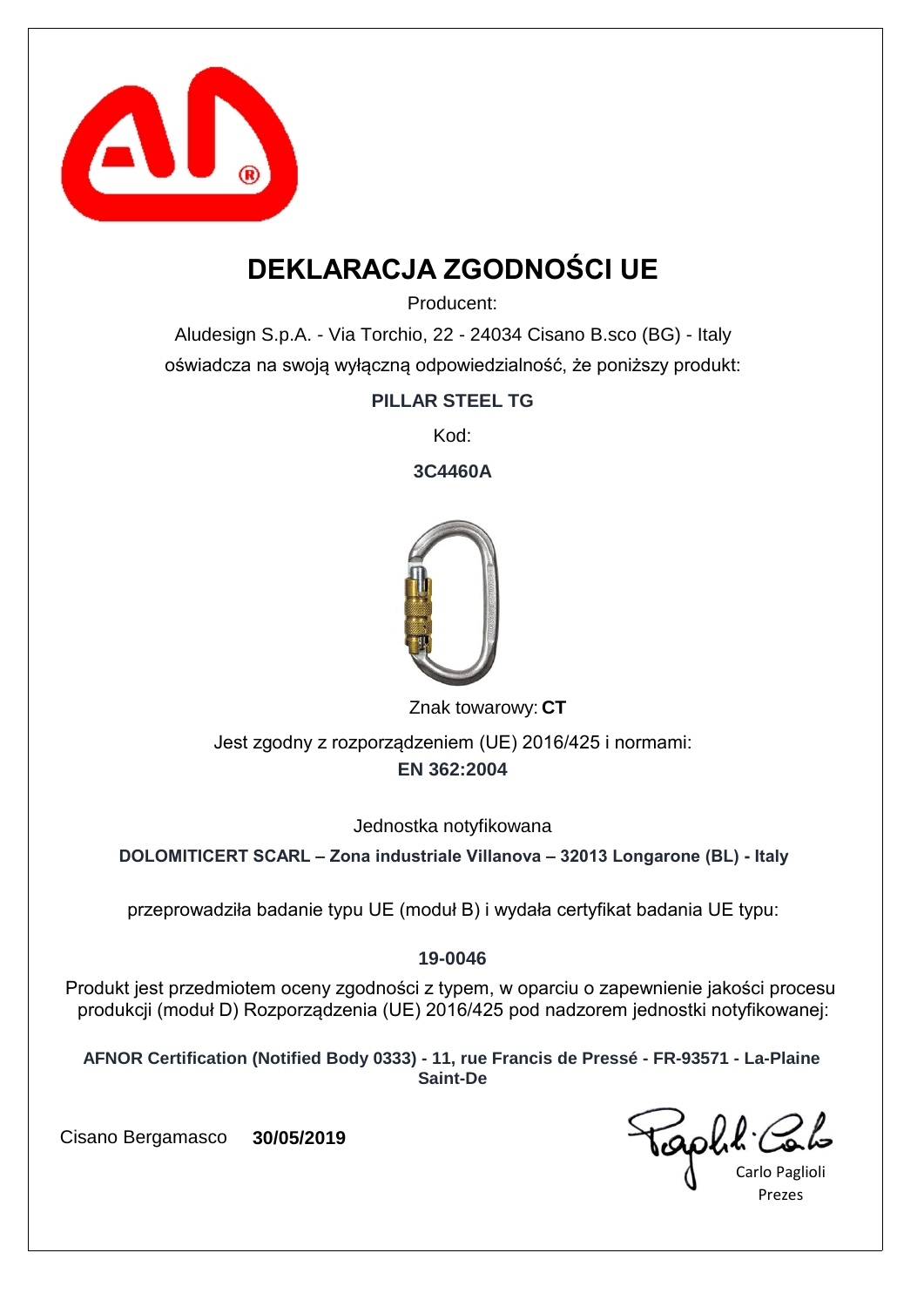

## **DECLARAȚIE DE CONFORMITATE UE**

Producătorul:

Aludesign S.p.A. - Via Torchio, 22 - 24034 Cisano B.sco (BG) - Italia Declară pe propria răspundere că produsul următor:

**PILLAR STEEL TG**

Cod:

**3C4460A**



Cu marca comercială: CT

**EN 362:2004** Este conform Regulamentului (UE) 2016/425 și standardelor:

Organismul notificat:

**DOLOMITICERT SCARL – Zona industriale Villanova – 32013 Longarone (BL) - Italy**

a efectuat examinarea UE de tip (modul B) și a eliberat certificatul de examinare UE de tip:

### **19-0046**

Produsul face obiectul procedurii de evaluare a conformității bazată pe asigurarea calității procesului de producție (modulul D) din Regulamentul (UE) 2016/425 sub supravegherea organismului notificat:

**AFNOR Certification (Notified Body 0333) - 11, rue Francis de Pressé - FR-93571 - La-Plaine Saint-De**

raphit.

Carlo Paglioli **Presedinte**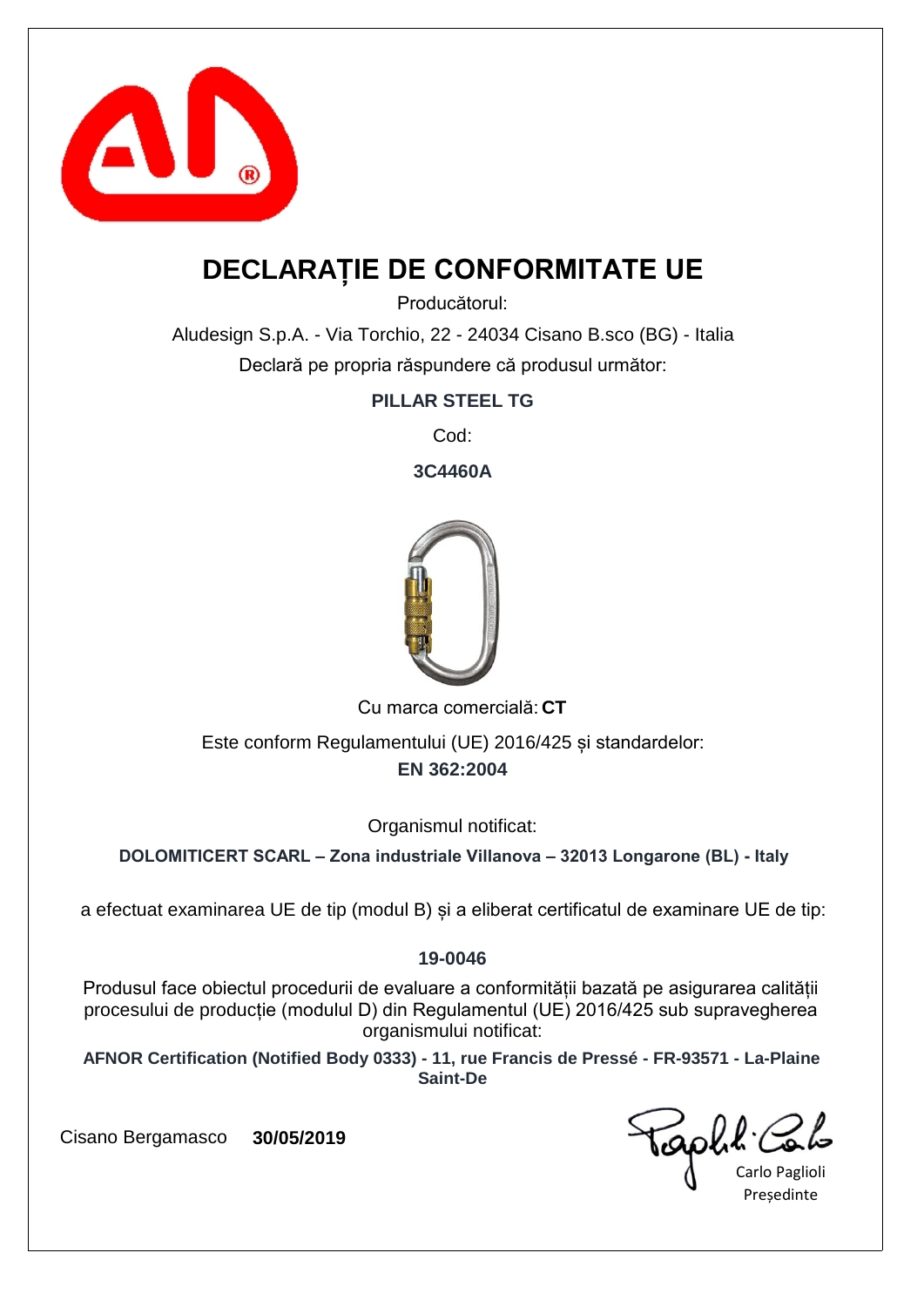

## **IZJAVA O SKLADNOSTI EU**

Proizvajalec:

Aludesign S.p.A. - Via Torchio, 22 - 24034 Cisano B.sco (BG) - Italija Pri polni odgovornosti izjavlja, da je naslednji izdelek:

**PILLAR STEEL TG**

koda:

**3C4460A**



Blagovna znamka: CT

**EN 362:2004** Skladen z Uredbo (EU) 2016/425 in s standardi:

Priglašeni organ:

**DOLOMITICERT SCARL – Zona industriale Villanova – 32013 Longarone (BL) - Italy**

je opravil EU-pregled tipa (modul B) in je izdal certifikat o EU-pregledu tipa:

### **19-0046**

Izdelek je podvržen postopku ugotavljanja skladnosti s tipom na podlagi zagotavljanja kakovosti proizvodnje (modul D) Uredbe (EU) 2016/425 pod nadzorom priglašenega organa:

**AFNOR Certification (Notified Body 0333) - 11, rue Francis de Pressé - FR-93571 - La-Plaine Saint-De**

Carlo Paglioli Predsednik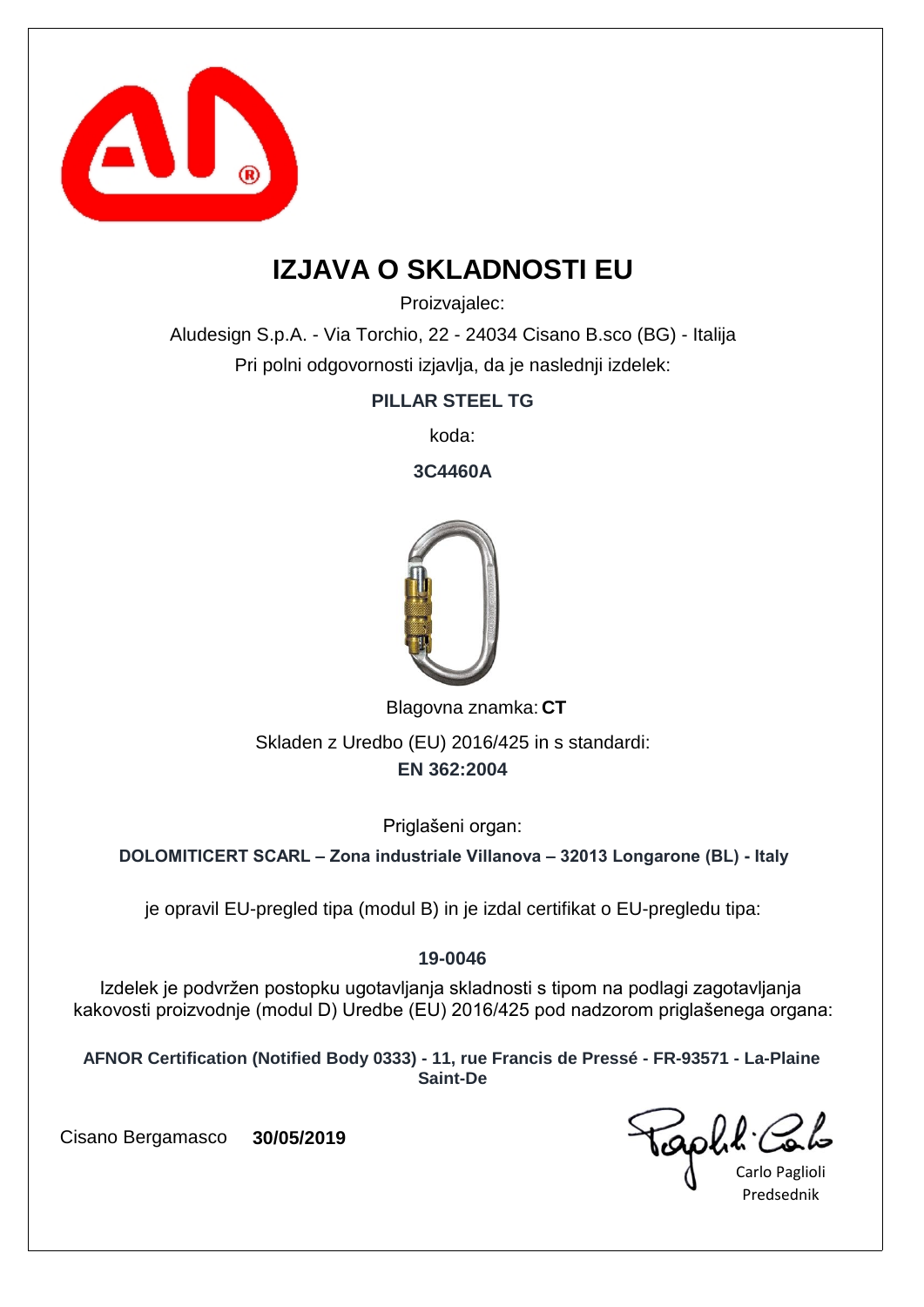

# **EU-FÖRSÄKRAN OM ÖVERENSSTÄMMELSE**

Tillverkaren:

Aludesign S.p.A. - Via Torchio, 22 - 24034 Cisano B.sco (BG) - Italien Förklarar på eget ansvar att följande produkt

**PILLAR STEEL TG**

Kod:

**3C4460A**



Med varumärket: CT

**EN 362:2004** Överensstämmer med förordningen (EU) 2016/425 och standarderna:

Det anmälda organet:

**DOLOMITICERT SCARL – Zona industriale Villanova – 32013 Longarone (BL) - Italy**

utförde EU-typkontrollen (modul B) och utfärdade EU-typkontrollintyget:

### **19-0046**

Produkten är föremål för förfarandet för bedömning av överensstämmelse baserat på kvalitetssäkring av produktionsprocessen (modul D) i förordningen (EU) 2016/425 under övervakning av det anmälda organet:

**AFNOR Certification (Notified Body 0333) - 11, rue Francis de Pressé - FR-93571 - La-Plaine Saint-De**

Carlo Paglioli VD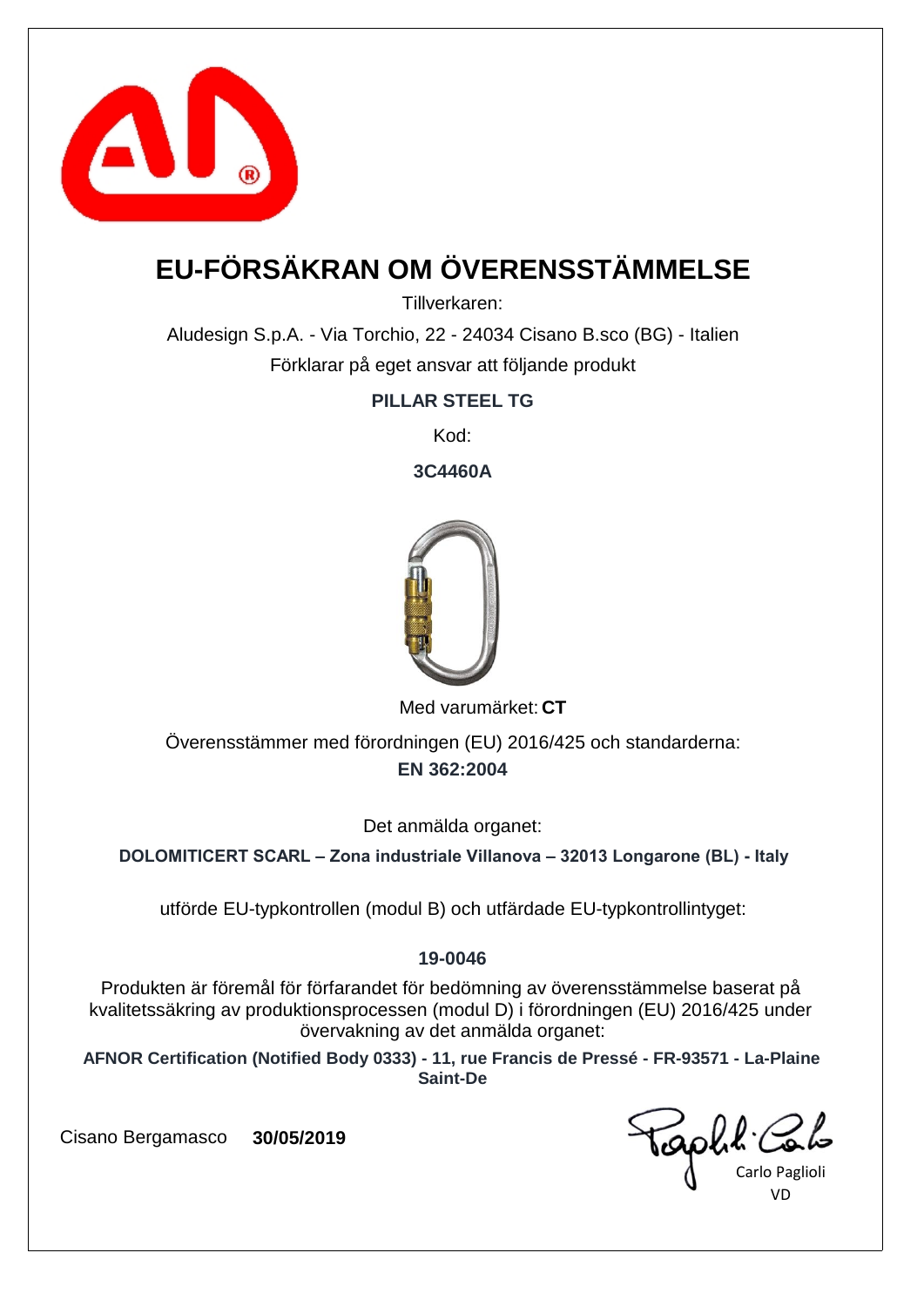

# **ES PROHLÁŠENÍ O SHODĚ**

Výrobce:

Aludesign S.p.A. - Via Torchio, 22 - 24034 Cisano B.sco (BG) - Itálie prohlašuje na svou vlastní odpovědnost, že následující výrobek:

**PILLAR STEEL TG**

Kód:

**3C4460A**



pod obchodní značkou: CT

je ve shodě s nařízením (ES) 2016/425 a s normami:

**EN 362:2004**

Notifikovaný orgán:

**DOLOMITICERT SCARL – Zona industriale Villanova – 32013 Longarone (BL) - Italy**

provedl typovou zkoušku ES (modul B) a vydal osvědčení o typové zkoušce ES:

### **19-0046**

Výrobek byl podroben procesu ověření typové shody založené na záruce kvality výrobního procesu (modul D) dle nařízení (ES) 2016/425, a to pod dohledem notifikovaného orgánu:

**AFNOR Certification (Notified Body 0333) - 11, rue Francis de Pressé - FR-93571 - La-Plaine Saint-De**

Goble.

Carlo Paglioli ředitel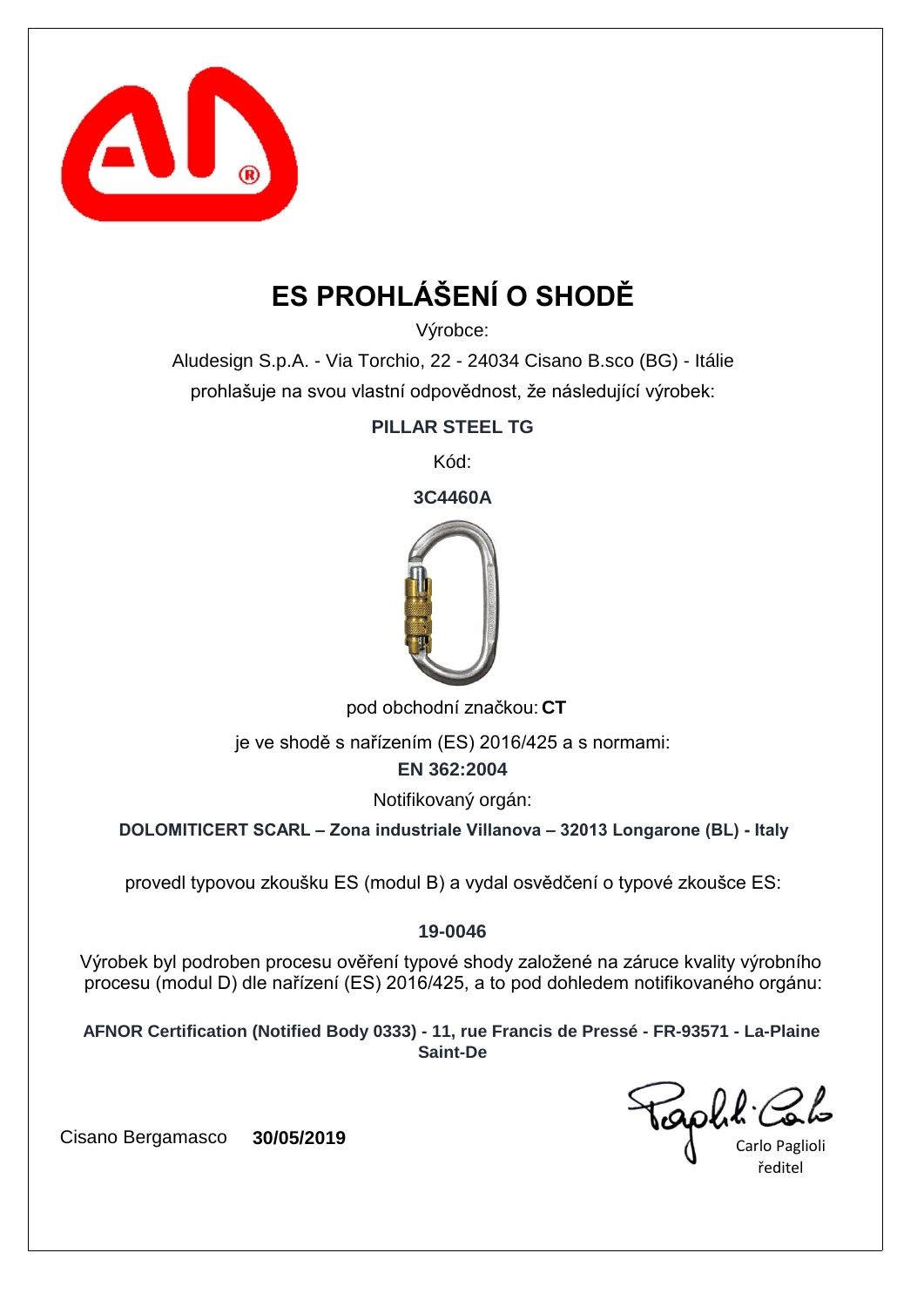

### **EU-CONFORMITEITSVERKLARING**

De fabrikant:

Aludesign S.p.A. - Via Torchio, 22 - 24034 Cisano B.sco (BG) - Italy Verklaart onder eigen verantwoordelijkheid dat het volgende product:

**PILLAR STEEL TG**

Code:

**3C4460A**



Met handelsmerk: CT

**EN 362:2004** Conform de Verordening (EU) 2016/425 en de normen is:

De aangemelde instantie:

**DOLOMITICERT SCARL – Zona industriale Villanova – 32013 Longarone (BL) - Italy**

heeft het EU-typeonderzoek (module B) uitgevoerd en heeft het certificaat van het EUtypeonderzoek afgegeven

### **19-0046**

Het product is onderworpen aan de conformiteitsbeoordelingsprocedure op basis van kwaliteitsborging van het productieproces (module D) van Verordening (EU) 2016/425 onder toezicht van de aangemelde instantie:

**AFNOR Certification (Notified Body 0333) - 11, rue Francis de Pressé - FR-93571 - La-Plaine Saint-De**

iaphl'

Carlo Paglioli Voorzitter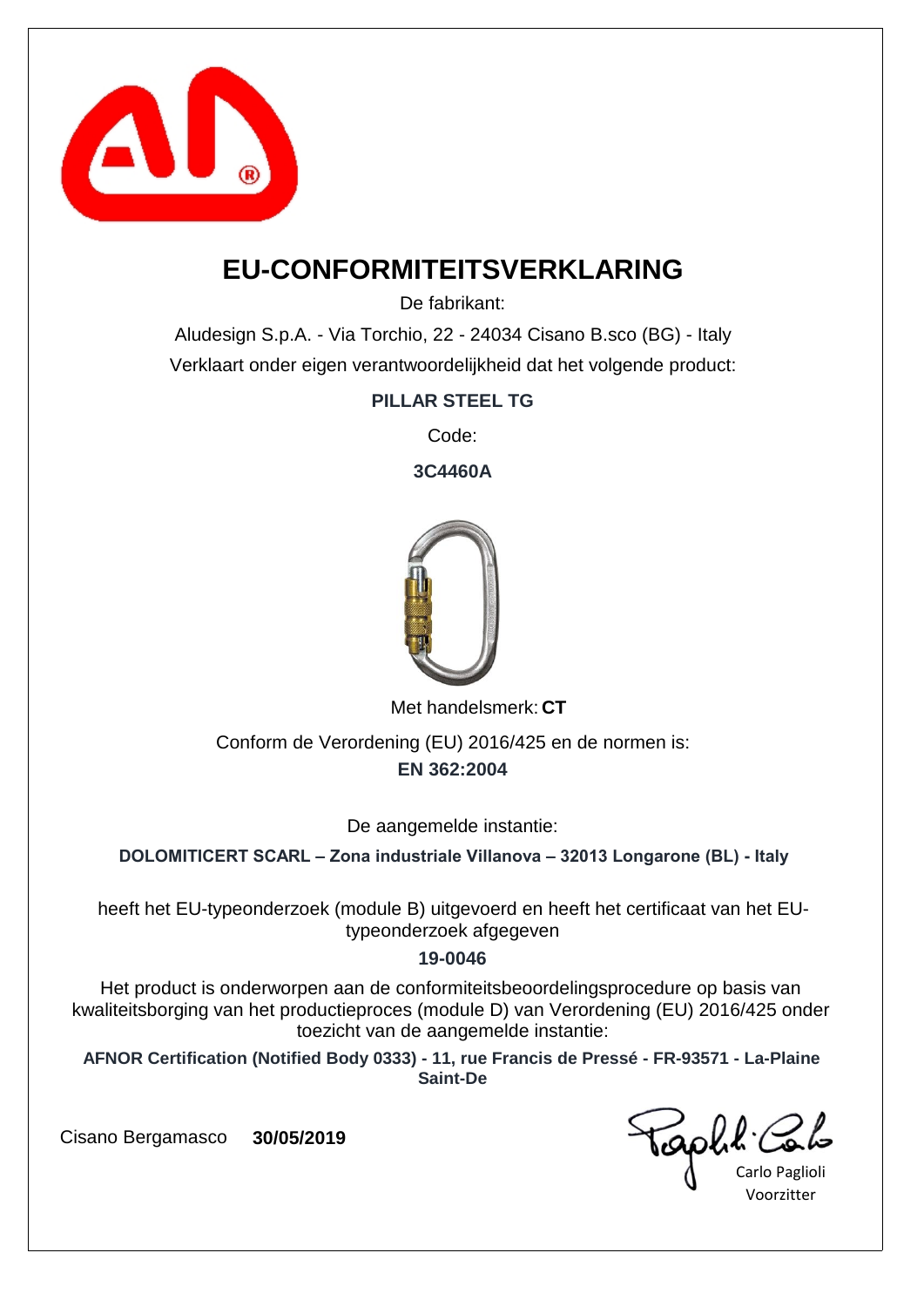

## **DECLARA ÇÃO DE CONFORMIDADE UE**

O fabricante:

Aludesign S.p.A. - Via Torchio, 22 - 24034 Cisano B.sco (BG) - Itália Declara sob a sua exclusiva responsabilidade que o seguinte produto:

**PILLAR STEEL TG**

Código:

**3C4460A**



Com marca comercial: CT

**EN 362:2004** Está em conformidade com o Regulamento (UE) 2016/425 e com as normas:

O órgão notificado:

**DOLOMITICERT SCARL – Zona industriale Villanova – 32013 Longarone (BL) - Italy**

realizou o teste UE do tipo (módulo B) e publicou o certificado de teste UE do tipo:

### **19-0046**

O produto foi objeto do procedimento de avaliação da conformidade ao tipo baseada na sua garantia de qualidade do processo de produção (módulo D) do Regulamento (UE) 2016/425 sob a supervisão do órgão notificado:

**AFNOR Certification (Notified Body 0333) - 11, rue Francis de Pressé - FR-93571 - La-Plaine Saint-De**

capha.

Carlo Paglioli Presidente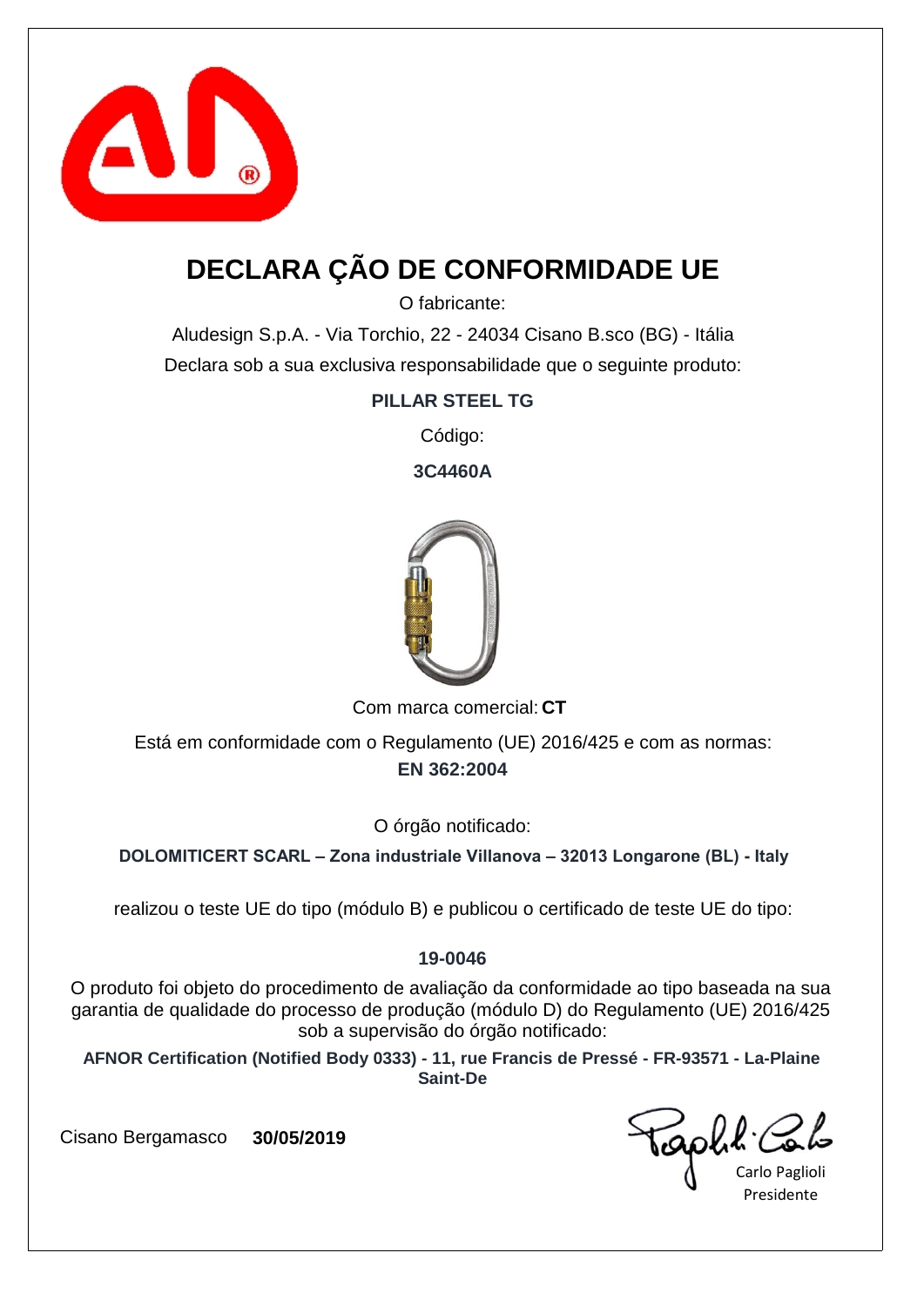

## **VYHLÁSENIE O ZHODE EÚ**

Výrobca:

Aludesign S.p.A. - Via Torchio, 22 - 24034 Cisano B.sco (BG) - Taliansko Prehlasuje sa na vlastnú zodpovednosť , že uvedený výrobok

**PILLAR STEEL TG**

Kód:

**3C4460A**



S obchodnou značkou: CT **EN 362:2004** Je v súlade s Nariadením (EÚ) 2016/425 a normami:

Notifikačný orgán:

**DOLOMITICERT SCARL – Zona industriale Villanova – 32013 Longarone (BL) - Italy**

vykonal typovú skúšku EÚ (modul B) a vydal osvedčenie o typovej skúške EÚ:

### **19-0046**

Výrobok podlieha postupu posudzovania zhody založenému na zabezpečení kvality výrobného procesu (modul D) Nariadenia (EÚ) 2016/425 pod dohľadom notifikačného orgánu:

**AFNOR Certification (Notified Body 0333) - 11, rue Francis de Pressé - FR-93571 - La-Plaine Saint-De**

Carlo Paglioli Konateľ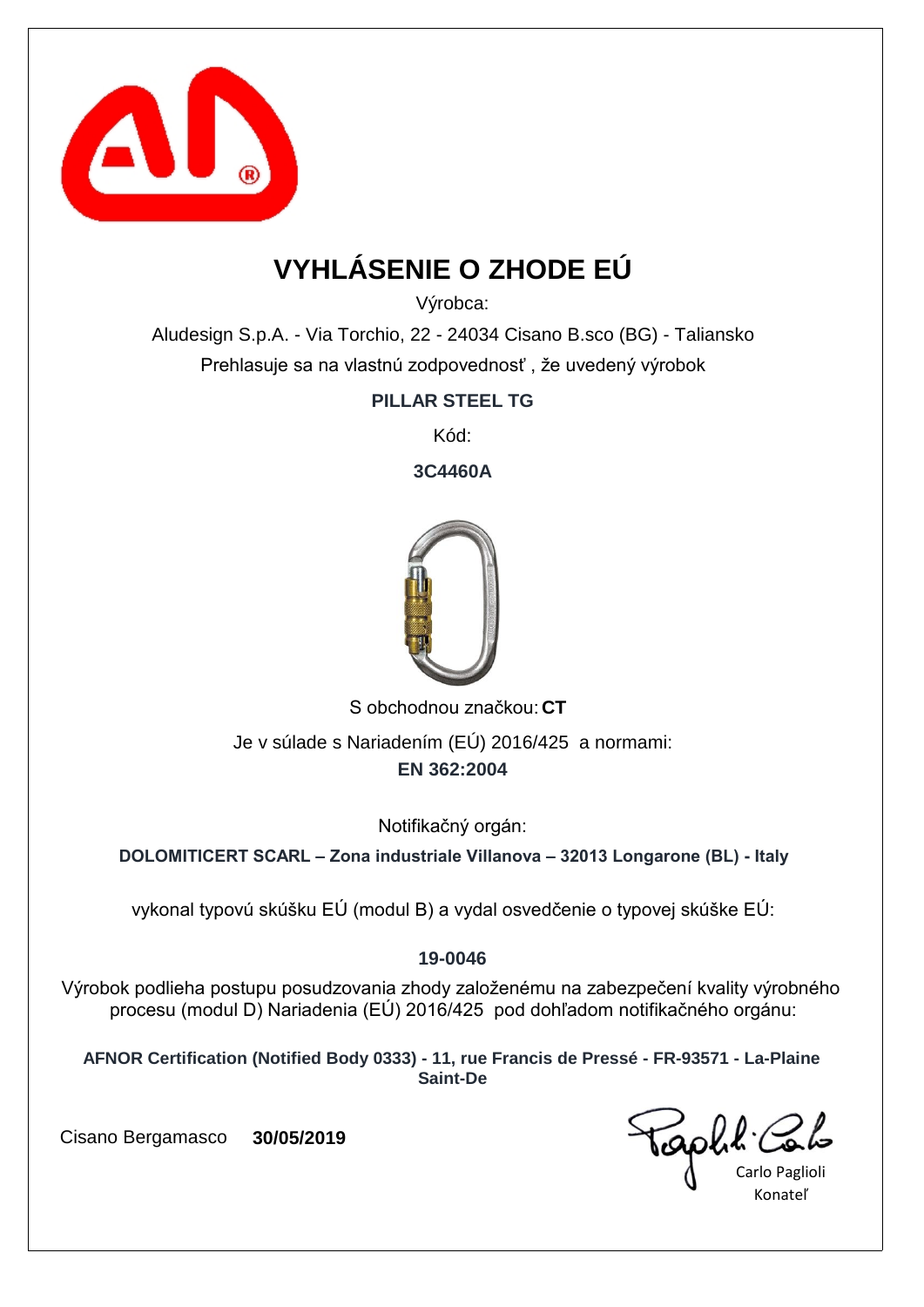

## **ES ATBILSTĪBAS DEKLARĀCIJA**

Ražotājs:

Aludesign S.p.A. - Via Torchio, 22 - 24034 Cisano B.sco (BG) Itālija Vienbalsīgi deklarē, ka šis produkts:

**PILLAR STEEL TG**

Kods:

**3C4460A**



**CT** Ar preču zīmi:

**EN 362:2004** Tas atbilst regulai (ES) 2016/425 un standartiem:

Paziņojošā iestāde:

**DOLOMITICERT SCARL – Zona industriale Villanova – 32013 Longarone (BL) - Italy**

veica ES tipa pārbaudi (B modulis) un izsniedza ES tipa pārbaudes sertifikātu:

### **19-0046**

Uz produktu attiecas atbilstības novērtēšanas procedūra, kas pamatojas uz ražošanas procesa kvalitātes nodrošināšanu (D modulis) Regulas (ES) Nr. 2016/425 4. panta 1. punktu pilnvarotās iestādes uzraudzībā:

**AFNOR Certification (Notified Body 0333) - 11, rue Francis de Pressé - FR-93571 - La-Plaine Saint-De**

Taph!

Carlo Paglioli **Prezidents**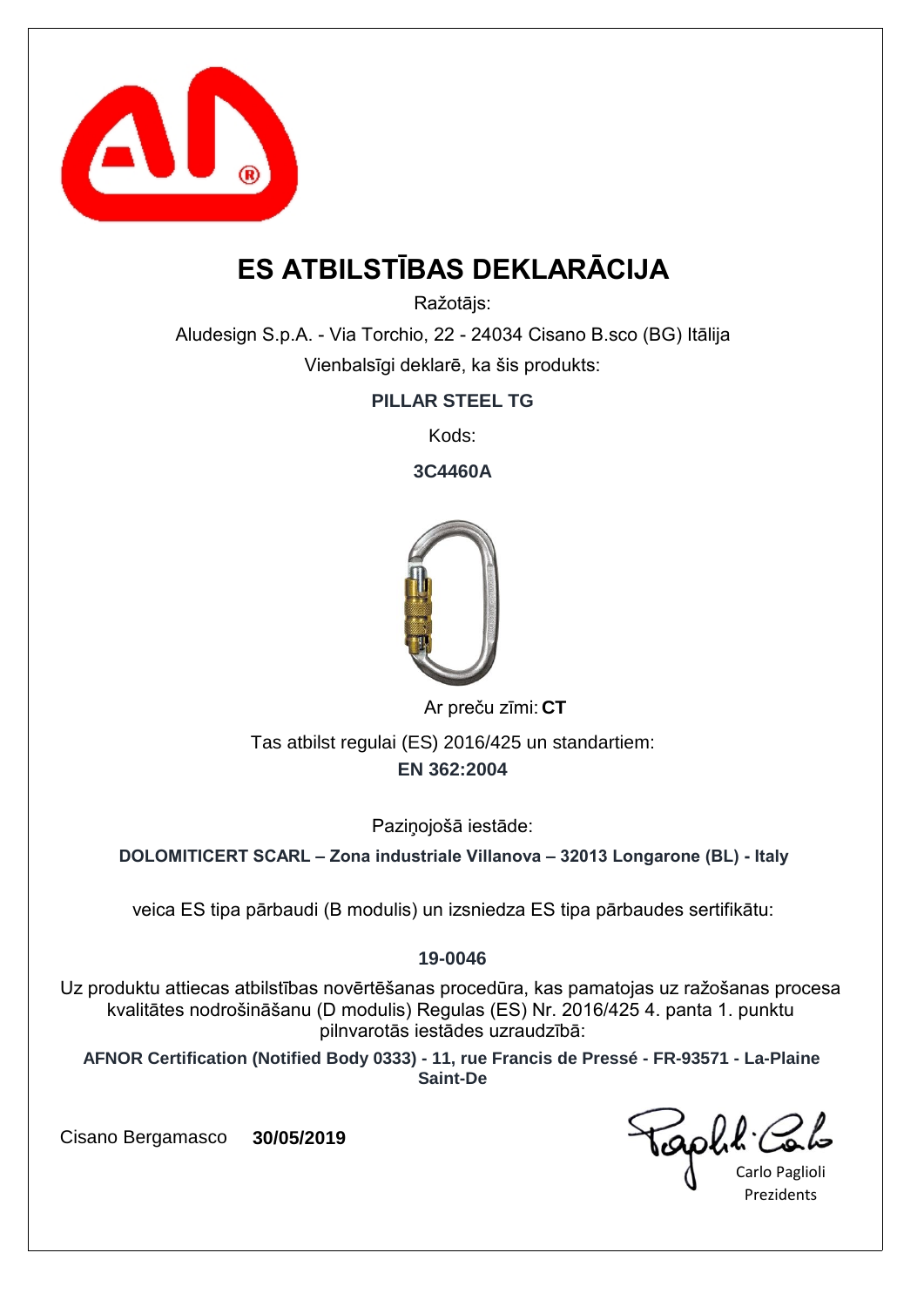

## **EU MEGFELELŐSÉGI NYILATKOZAT**

A gyártó:

Aludesign S.p.A. - Via Torchio, 22 - 24034 Cisano B.sco (BG) - Olaszország kizárólagos felelősségére kijelenti, hogy a következő termék:

**PILLAR STEEL TG**

kód:

**3C4460A**



amelynek védjegye: CT

**EN 362:2004** megfelel a 2016/425 (EU) Rendeletnek és az alábbi szabványoknak:

A bejelentett szervezet:

**DOLOMITICERT SCARL – Zona industriale Villanova – 32013 Longarone (BL) - Italy**

elvégezte az EU-típusvizsgálatot (B modul) és kiadta az alábbi EU-típusvizsgálati tanúsítványt:

### **19-0046**

A termékre az (EU) 2016/425 rendeletben meghatározott, a gyártási folyamat minőségbiztosításán alapuló típusmegfelelőség-értékelési eljárás vonatkozik (D modul), az aláb-bi bejelentett szervezet felügyelete alatt:

**AFNOR Certification (Notified Body 0333) - 11, rue Francis de Pressé - FR-93571 - La-Plaine Saint-De**

Carlo Paglioli Elnök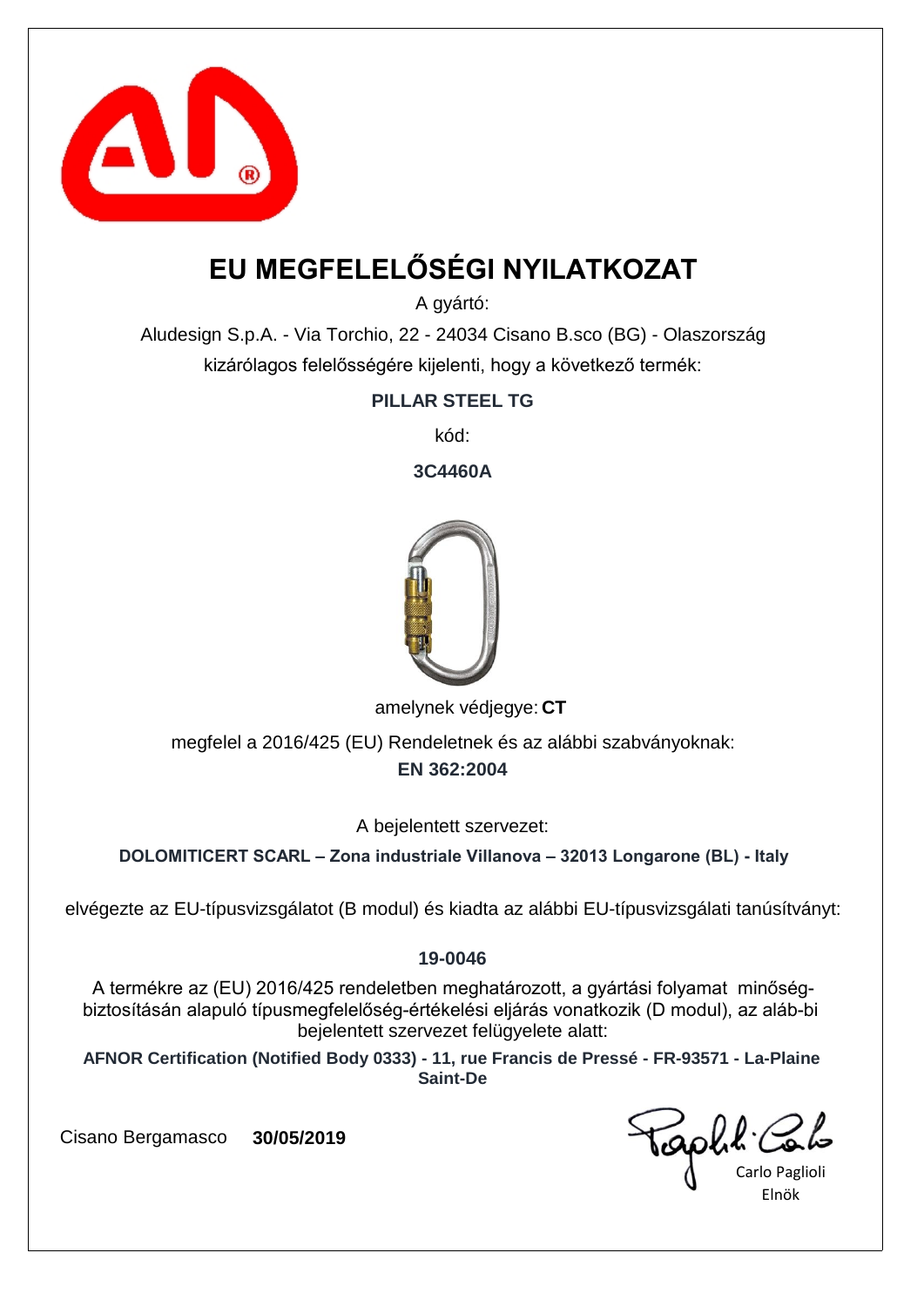

## **ELI VASTAVUSDEKLARATSIOON**

Tootia:

Aludesign S.p.A. - Via Torchio, 22 - 24034 Cisano B.sco (BG) - Itaalia Deklareerib oma ainupoolel, et järgmine toode:

**PILLAR STEEL TG**

Kood:

**3C4460A**



**CT** Kaubamärgiga

**EN 362:2004** See vastab määrusele (EL) 2016/425 ja standarditele:

Volitatud asutus:

**DOLOMITICERT SCARL – Zona industriale Villanova – 32013 Longarone (BL) - Italy**

ha viis läbi ELi tüübihindamise (moodul B) ja väljastas ELi tüübihindamistõendi:

### **19-0046**

Toote suhtes kohaldatakse tootmisprotsessi kvaliteedi tagamise aluseks olevat vastavushindamise menetlust (moodul D) määruse (EL) nr 2016/425 kohaselt teavitatud asutuse järelevalve all:

**AFNOR Certification (Notified Body 0333) - 11, rue Francis de Pressé - FR-93571 - La-Plaine Saint-De**

aphl C

Carlo Paglioli Presidente